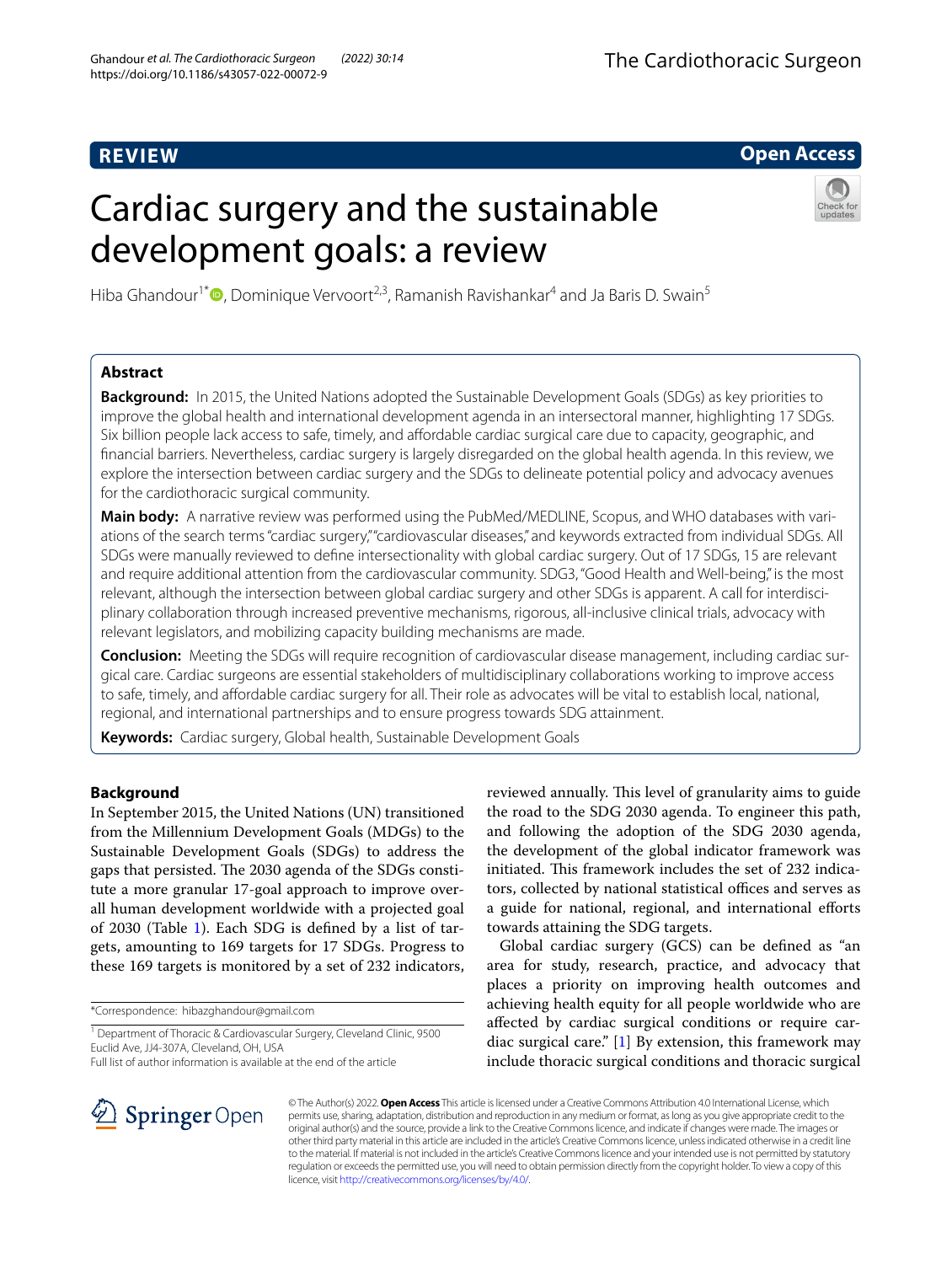#### <span id="page-1-0"></span>**Table 1** The United Nations Sustainable Development Goals

| Sustainable Development Description<br>Goal |                                                                                                                                                                                                   |
|---------------------------------------------|---------------------------------------------------------------------------------------------------------------------------------------------------------------------------------------------------|
|                                             | End poverty in all its forms everywhere                                                                                                                                                           |
| 2                                           | End hunger, achieve food security and improved nutrition and promote sustainable agriculture                                                                                                      |
| 3                                           | Ensure healthy lives and promote well-being for all at all ages                                                                                                                                   |
| $\overline{4}$                              | Ensure inclusive and equitable quality education and promote lifelong learning opportunities for all                                                                                              |
| 5                                           | Achieve gender equality and empower all women and girls                                                                                                                                           |
| 6                                           | Ensure availability and sustainable management of water and sanitation for all                                                                                                                    |
| 7                                           | Ensure access to affordable, reliable, sustainable, and modern energy for all                                                                                                                     |
| 8                                           | Promote sustained, inclusive, and sustainable economic growth, full and productive employment and decent work for all                                                                             |
| 9                                           | Build resilient infrastructure, promote inclusive and sustainable industrialization, and foster innovation                                                                                        |
| 10                                          | Reduce inequality within and among countries                                                                                                                                                      |
| 11                                          | Make cities and human settlements inclusive, safe, resilient, and sustainable                                                                                                                     |
| 12                                          | Ensure sustainable consumption and production patterns                                                                                                                                            |
| 13                                          | Take urgent action to combat climate change and its impacts                                                                                                                                       |
| 14                                          | Conserve and sustainably use the oceans, seas and marine resources for sustainable development                                                                                                    |
| 15                                          | Protect, restore and promote sustainable use of terrestrial ecosystems, sustainably manage forests, combat desertifica-<br>tion, and halt and reverse land degradation and halt biodiversity loss |
| 16                                          | Promote peaceful and inclusive societies for sustainable development, provide access to justice for all, and build effec-<br>tive, accountable, and inclusive institutions at all levels          |
| 17                                          | Strengthen the means of implementation and revitalize the Global Partnership for Sustainable Development                                                                                          |

care, jointly considered global cardiothoracic surgery. Until 2015, surgical, obstetric, and anesthesia care was neglected within the global health discourse; on 26 May 2015, the World Health Organization's (WHO) World Health Assembly Resolution WHA68.15 "Strengthening emergency and essential surgical care and anesthesia as a component of universal health coverage" was unanimously adopted by all 194 WHO Member States, propelling the feld of global surgery. However, it was not until late 2018 that GCS was introduced within this discourse [[1\]](#page-7-0). Myths prevail regarding the role of cardiac surgery within the global health context. However, the growing body of literature suggests otherwise [\[2](#page-7-1), [3](#page-7-2)]. Nevertheless, the political commitment to cardiac surgical care remains limited on the national and international level [[4,](#page-7-3) [5](#page-7-4)]. To our knowledge, no comprehensive view exists evaluating cardiac surgical care's role within the United Nations' SDG Agenda.

Here, we analyze the SDGs to assess the intersectionality between the SDGs and GCS, identify gaps, and explore opportunities for streamlined advocacy and targeted global health interventions. This analysis seeks to identify concrete entrypoints for the global cardiac surgery community to engage with and embed in the broader global health discourse in light of the growing recognition of the intersectional impact of cardiovascular diseases (CVD) and health systems strengthening on society as a whole.

# **Main text**

# **Literature review**

A literature review was done using the PubMed/MED-LINE, Scopus, and WHO databases with the search terms "cardiac surgery," "cardiovascular surgery," "cardiothoracic surgery," "congenital heart," and "rheumatic heart disease" until January 2021 and key terms extracted from the individual SDGs (Table [1](#page-1-0)). The highlevel documents identifed by Vervoort et al. were referenced for non-academic mentions related to cardiac surgery and the SDGs [\[5\]](#page-7-4).

#### **Sustainable Development Goals**

The SDGs were reviewed to investigate intersectionality with cardiac surgery in a global public health context. SDG 3 is the health-related SDG with nine subgoals, which are analyzed in-depth (Fig. [1\)](#page-2-0).

# **Results**

Of the 17 SDGs, 15 goals can be directly or indirectly infuenced by the cardiothoracic community (Table [1](#page-1-0)), of which SDG 3 is most relevant and described in detail in Table [2](#page-2-1). SDGs 14 ("Life Below Water") and 15 ("Life on Land") are not considered of direct relevance to the cardiovascular community.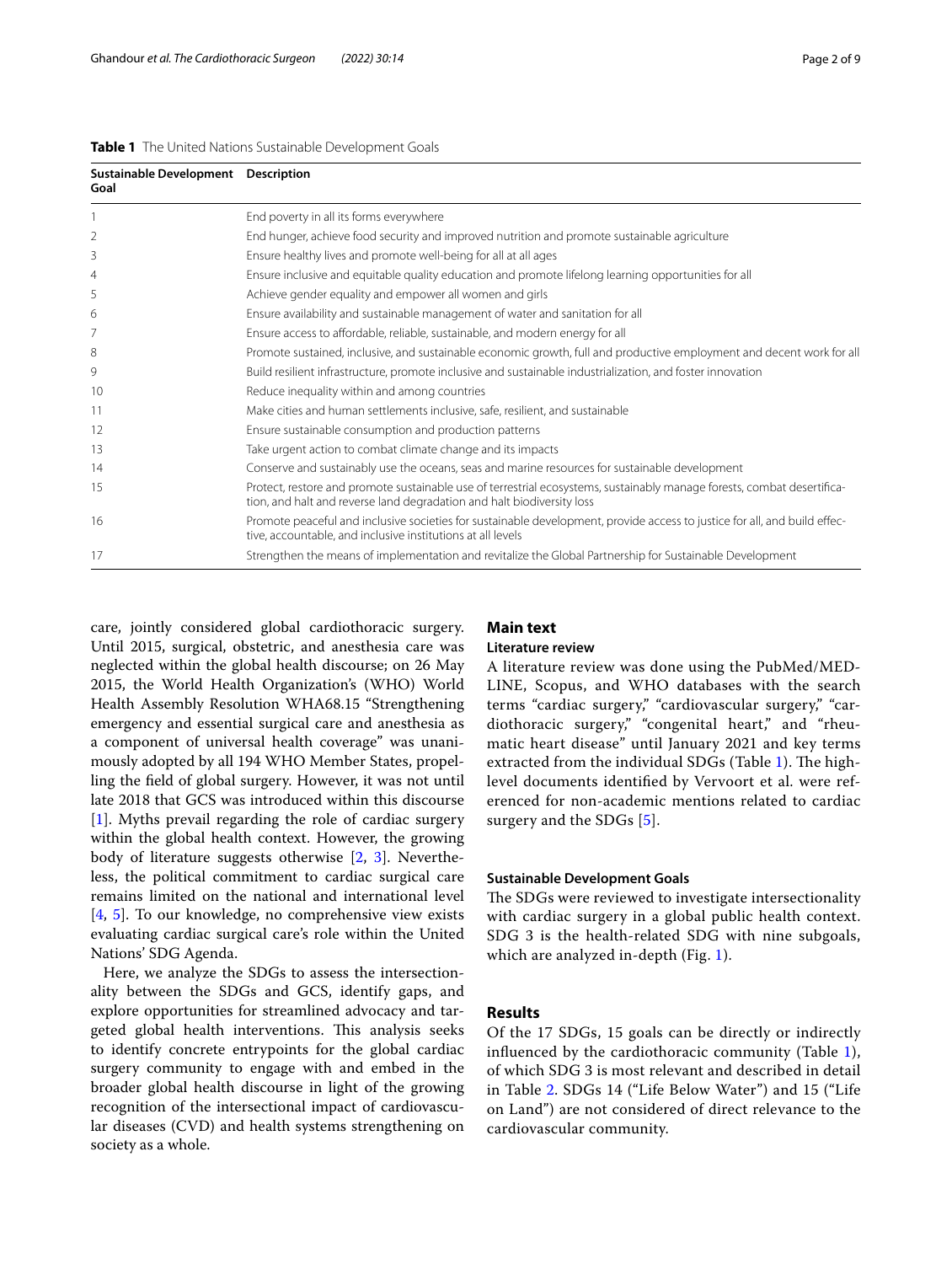

<span id="page-2-1"></span><span id="page-2-0"></span>

| Table 2 Role of the cardiothoracic community in working towards Sustainable Development Goal 3 |
|------------------------------------------------------------------------------------------------|
|------------------------------------------------------------------------------------------------|

| <b>Sustainable Development Goal 3</b> | Role of the cardiothoracic community                                                                                                                                                                    |
|---------------------------------------|---------------------------------------------------------------------------------------------------------------------------------------------------------------------------------------------------------|
| 3.1                                   | • Early detection, treatment, and prevention of peripartum cardiomyopathy<br>• Increase access to preconception counseling                                                                              |
| 3.2                                   | ● Comprehensive CHD services can prevent nearly 200,000 deaths each year<br>• Increase community screening                                                                                              |
| 3.3                                   | • Address HIV/AIDS as cardiovascular risk factor<br>• Increase epidemic response through capacity-building                                                                                              |
| 3.4                                   | ● CVD are the leading cause of morbidity and mortality worldwide                                                                                                                                        |
| 3.5                                   | ● Substance abuse leads to CVD<br>Address intersectional CVD risk factors and prevent substance abuse                                                                                                   |
| 3.6                                   | ● 60-70% of thoracic trauma is attributed to road traffic accidents<br>• Increasing research on incidence, severity, management, and morbidity of thoracic trauma                                       |
| 3.7                                   | $\bullet$ Integration of CVD prevention and management in reproductive health services<br>Increasing female participation in clinical trials<br>● Studying gender-specific CVD and cardiac pharmacology |
| 3.8                                   | ● Without financial risk protection, cardiac surgical care places insurmountable financial<br>barriers on patients<br>• Intersectoral and high-level advocacy with cardiac surgeons at the table        |
| 3.9                                   | ● Promoting legislation to reduce pollutant exposure can lead to reductions in CVD                                                                                                                      |

*CVD* cardiovascular diseases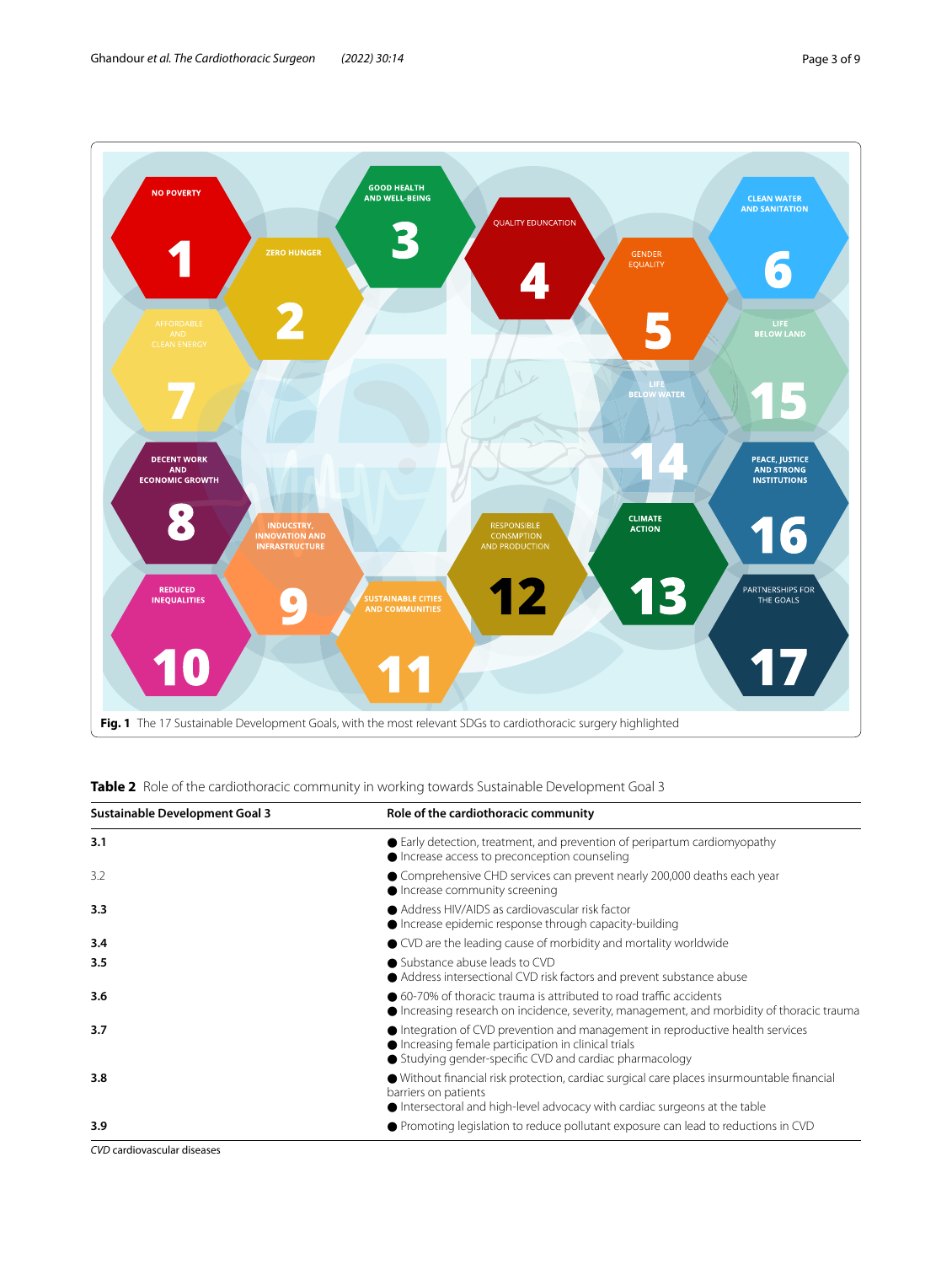#### **SDG 1: No poverty**

The Sanitary Awakening in 1850 unveiled a vicious cycle linking poverty to disease: patients who got sick were poor, which led them to become poorer and eventually sicker. This long-existing link demonstrates that improved access to quality healthcare is a driver to reducing poverty. Access to cardiac surgery for more than six billion people living in and low- and middle-income countries (LMICs) is insufficient, leading to high premature mortality [[3\]](#page-7-2). Addressing cardiac surgical conditions, which, if delayed, may lead to the loss of productivity and catastrophic expenditure, plays a vital role in the eradication of poverty and inequalities. Simultaneously, fnancial risk protection allows patients to cover the expenses associated with cardiac surgical care. Without comprehensive health insurance or philanthropic support, most patients cannot afford cardiac surgery, risking not seeking care or being pushed into poverty due to paying for care [\[3](#page-7-2)]. Each year, over 80 million are pushed (further) into poverty due to seeking surgical care, which is especially pronounced in costly interventions such as cardiac surgery [[6\]](#page-7-5).

#### **SDG 2: Zero hunger**

In 2019, the prevalence of undernourishment was over 820 million people or one in every nine persons around the world [\[7](#page-7-6)]. Food security varies between high-income countries LMICs, with little food security facing the latter than the former, afecting the incidence and prevalence of cardiometabolic disorders in diferent ways [\[8](#page-7-7)]. A person who exhibits undernutrition for a prolonged time is starved, and starvation can cause abnormalities in cardiac muscle function, arrhythmias, and eventually congestive heart failure [\[9](#page-7-8)]. Undernourished persons present clinically with bradycardia, low blood pressure, and, in the long run, develop myocardial atrophy, a signifcant cause of sudden and unexplained death [\[9](#page-7-8)].

## **SDG3: Good health and well‑being**

# *SDG Target 3.1: By 2030, reduce the global maternal mortality ratio to less than 70 per 100,000 live births*

The rate of peripartum cardiomyopathy (PPCM) varies signifcantly by race, genetics, and environmental factors, with the highest incidence observed in Nigeria (one per 100 births) and the lowest in Japan (one per 15,000 births) [\[10](#page-7-9)]. Furthermore, the highest rates of PPCM have been noted in African Americans in the USA, Haitians, and citizens of the African region [[10\]](#page-7-9). PPCM refects cardiomyopathy and heart failure of unknown causes in women. The cardiac surgery community's role is not limited to raising awareness about PPCM but advocating for improved perinatal care and participating in preconception counseling and preventative maintenance for women at increased risk. Furthermore, the cardiac surgery community's role lies in improving access to treatment modalities for women sufering from PPCM, given that its density is highest in LMICs.

# *SDG Target 3.2: By 2030, end preventable deaths of newborns and children under 5 years of age, with all countries aiming to reduce neonatal mortality to at least as low as 12 per 1000 live births and under‑5 mortality to at least as low as 25 per 1000 live births*

Congenital heart defects (CHD) are the most common signifcant congenital disabilities, with a stable global mortality rate despite an overall decrease in childhood mortality [\[11](#page-8-0)]. One baby in every 100 live births will have CHD, corresponding to 1.35 million newborns with CHD annually [[12\]](#page-8-1). Despite a stable CHD rate across countries, the burden falls the heaviest on countries with high fertility. The disadvantage is exacerbated by inadequate access to appropriate care, leaving 90% of afected infants without treatment access [\[13](#page-8-2)]. Moreover, CHD patients require lifelong access to care. Scaling access to surgery found in high-income countries to countries with a strained burden has the potential to avert up 58% of the global CHD burden [\[14\]](#page-8-3). More broadly, comprehensive CHD services can prevent nearly 200,000 child deaths from CHD each year [[15\]](#page-8-4).

# *SDG Target 3.3: By 2030, end the epidemics of AIDS, tuberculosis, malaria, and neglected tropical diseases and combat hepatitis, water‑borne diseases, and other communicable diseases*

Drug-resistant tuberculosis is increasing in prevalence despite a decrease in tuberculosis incidence and mortality. This led to thoracic surgery's rising role in the management of drug-resistant tuberculosis, characterized by the excision of thick-walled lesions harboring a high replicating viral load [\[16\]](#page-8-5). Furthermore, HIV patients are at risk of developing cardiopulmonary comorbidities, including pulmonary hypertension, aneurysmal disease, myocardial events, arrhythmias, and coronary and other vascular diseases [\[17\]](#page-8-6). Cardiothoracic surgeons' involvement in ending epidemics is rising. Thus, increasing exposure to and training in responding to outbreaks and increased advocacy eforts with legislators to increase timely treatment access to timely treatment is vital.

# *SDG Target 3.4: By 2030, reduce by one third premature mortality from non‑communicable diseases through prevention and treatment and promote mental health and well‑being*

In 2017, CVD led to 330 million years of life lost, 35.6 million years lived with disability, and roughly 17.8 million deaths globally [[18](#page-8-7)]. Reducing CVD mortality cannot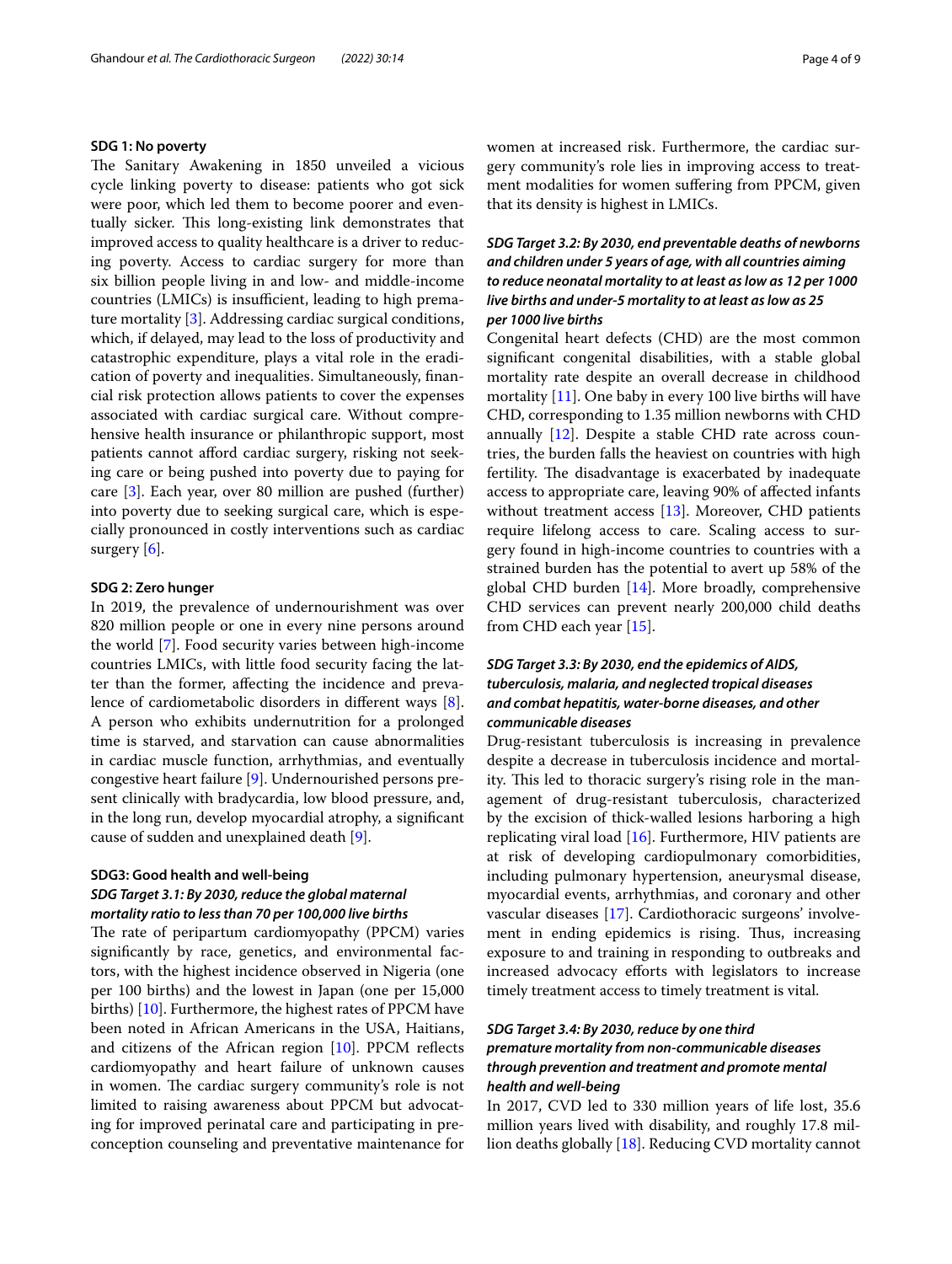be fulflled without adequate provision of cardiac surgical care [\[3](#page-7-2)]. Furthermore, surgery is an essential element of lung cancer diagnosis, staging, and defnite treatment. Similarly, patients with chronic respiratory diseases often require surgical management, ranging from bullectomies to lung volume reduction surgery and lung transplants. The fight against non-communicable diseases is an interdisciplinary one, equally requiring surgeons in preventing and treating a complex array of conditions.

# *SDG Target 3.5: Strengthen the prevention and treatment of substance abuse, including narcotic drug abuse and harmful use of alcohol*

Substance abuse is a global problem ranging from cannabis dependence to opioid overdose [\[19](#page-8-8)]. Chronic alcohol use and abuse modify coronary artery disease risk, lead to dilated cardiomyopathy and worsen arrhythmias, conduction disorders, and hypertension [\[20\]](#page-8-9). Many of these efects can additionally be noted with drug use disorders; hence, their management can decrease the burden of CVD. When the cardiovascular community participates in awareness campaigns and worldwide preventive mechanisms, it builds capacity in managing cardiac complications and funnels funding to additional research aiming to address intersectional risk factors.

# *SDG Target 3.6: By 2020, halve the number of global deaths and injuries from road trafc accidents*

Contributing to over 1.35 million deaths annually, trauma from road traffic accidents confers a high price for mobility, considering that preventive measures exist  $[21]$  $[21]$  $[21]$ . The burden is disproportionate, signifcantly afecting pedestrians and motorcyclists in LMICs. With 10––15% of road traffic accident injuries being blunt chest injuries and 60–70% of all thoracic trauma, implementing preventive measures would signifcantly impact the number of patients requiring cardiothoracic surgery  $[22]$  $[22]$  $[22]$ . The cardiovascular community's role extends to increased advocacy for their implementation and rigorous research looking at the incidence, severity, management, and morbidity of thoracic trauma.

# *SDG Target 3.7: By 2030, ensure universal access to sexual and reproductive healthcare services, including family planning, information and education, and the integration*

*of reproductive health into national strategies and programs* Sexual and reproductive health, mostly in maternal-child health, has been the central primary construct of women's health. However, when devising national strategies that aim to focus on women's health, we must address women's health from a holistic perspective. CVD affects females diferently than males, with female patients of male cardiologists sustaining worse outcomes than their male counterparts [\[23\]](#page-8-12); given that most clinical trials recruit males primarily, studying CVD in females should be a priority on national agendas treatment options are optimal and inclusive. Factors such as the female reproductive cycle and complicated pregnancies add a level of CVD vulnerability for females [[24\]](#page-8-13). CVD remains the leading cause of death for females. For most of the and with the majority of females experiencing loss of cardioprotection during menopause between the ages of 40 and 60, integrating CVD as part of females' reproductive health care services is vital [[25](#page-8-14)]. Increasing female participation in clinical trials and advocating for additional funding to study the female-specifc efects of cardiac pharmacology and CVD are warranted.

# *SDG Target 3.8: Achieve universal health coverage, including fnancial risk protection, access to quality essential*  healthcare services, and access to safe, sufficient effective, *quality, and afordable essential medicines and vaccines for all*

Access to safe, timely, and afordable surgery is the cornerstone of the Lancet Commission on Global Surgery [[26\]](#page-8-15). Achieving universal health coverage cannot be complete until everyone, everywhere, has access to safe essential surgical services, including cardiac and thoracic surgery, without needing to go through a fnancial catastrophe. Despite the growth in recognizing recognition of surgical care within LMIC health plans, cardiac surgery has remained absent in health policy plans [[4,](#page-7-3) [5](#page-7-4), [27](#page-8-16)]. This is a multidisciplinary effort, requiring collaboration between surgeons, societies, the United Nations Inter-Agency Expert Group on the SDGs, the UHC2030 consortium, and governments.

# *SDG Target 3.9: By 2030, substantially reduce the number of deaths and illnesses from hazardous chemicals and air, water, and soil pollution and contamination*

Environmentally-induced CVD has become increasingly reported [[28](#page-8-17)]. Pollutants, such as persistent organic pollutants, bisphenol A and phthalates, polynuclear aromatic hydrocarbons, and others, are common culprits [[28\]](#page-8-17). Ambient air pollution leads to systemic inflammation in response to fne particulates and is more commonly encountered in LMICs [\[29,](#page-8-18) [30](#page-8-19)]. Biomass fuel use leads to household air pollution, afecting three billion people [[31](#page-8-20)]. Exposure to wood smoke leads to arterial stifness and a decrease in heart rate variability, contributing to the burden of CVD [[32\]](#page-8-21). Lead leads to the generation of reactive oxygen species, leaving cardiac tissue and endothelial cells at risk of oxidative injury. Globally, 26 million people are at risk of lead toxicity secondary to housing, tobacco, mining, industrial use, and usage of leaded fuel in some LMICs [[31\]](#page-8-20). Arsenic is a notable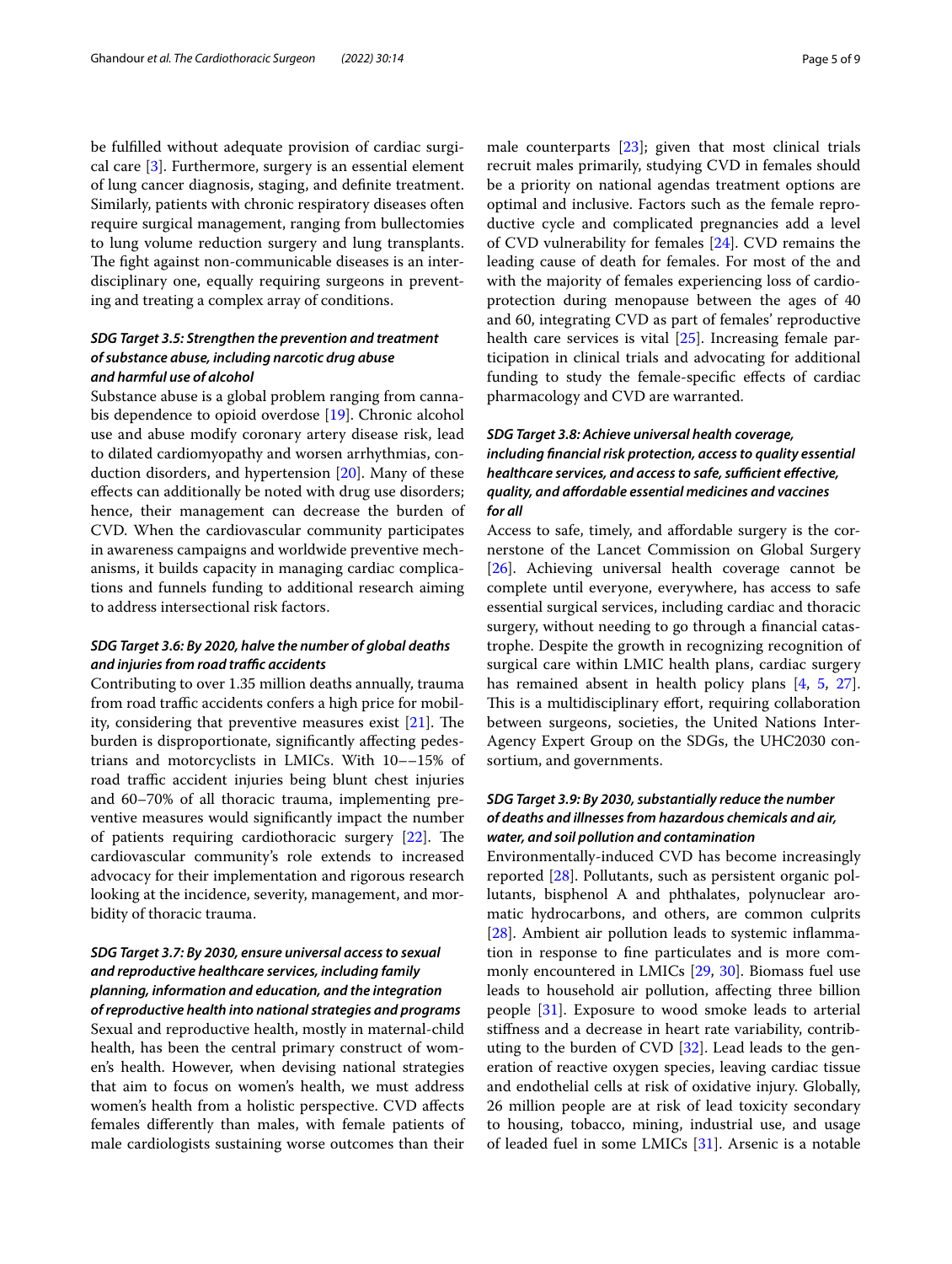contaminant of water; as LMICs have less access to clean water, they are at higher risk of chronic arsenic exposure [[31\]](#page-8-20). This often leads to endothelial dysfunction associated with elevated total cholesterol levels, elevated triglycerides, and type two diabetes mellitus [\[33](#page-8-22)].

#### **SDG 4: Quality education**

Health is a prerequisite for education. Ensuring and ensuring access to education for all cannot be ensured without ensuring access to care for all, including children with CHD and rheumatic heart disease. Schools are a nidus for health and physical development, educating students on the importance of healthy diets and active living. There lies a positive impact of school-based policies on behavioral outcomes regarding non-communicable disease prevention, notably including CVD [\[34](#page-8-23)]. Education is an essential component of health and, therefore, a cause of health [[35\]](#page-8-24). CVD is not only observed among adults, neonates can be born with it, infants could acquire it, teenagers could inherit it, and adolescents could develop it. Without education, cardiac health cannot be adequately ensured.

#### **SDG 5: Gender equality**

Despite females making up 50% of the medical student body presently, a little over 5% of cardiothoracic surgeons are female in the USA [[36](#page-8-25)]. Nevertheless, the number of women entering the feld of cardiothoracic surgery is exponentially increasing, with 50% having joined the area feld between 2002 and 2012 [[37\]](#page-8-26). Recent trends have shown equal career satisfaction and preparation for the boards, and a similar number of interviews and job ofers following residency for both males and females [[37\]](#page-8-26). Enabling high-quality and timely GCS necessitates gender equity as a prerequisite and increasing eforts for better inclusion daily.

#### **SDG 6: Clean water and sanitation**

Inadequate sanitation and unclean water are a leading cause of childhood mortality and morbidity. Every US\$1 invested in sanitation yields an average of US\$5.5 for the global economy, a beneft highlighting a link between better sanitation and economic growth, and a service beneft felt most by disadvantaged communities [[38\]](#page-8-27). In countries with a high level of inorganic arsenic in groundwater, the population's health depends on access to safe water. Populations exposed to arsenic for prolonged periods are at risk of developing stroke, QT abnormalities, coronary heart disease, and peripheral arterial disease [[39\]](#page-8-28). Ensuring access to clean and safe water implies protection from many myriads of diseases and improved health outcomes.

### **SDG7: Afordable and clean energy**

Operating rooms have been identifed as signifcant primary environmental pollution sources of environmental pollution, requiring concrete, substantial equipment, and numerous disposables [\[40](#page-8-29)]. Nevertheless, opportunities exist to reduce energy use and thus the environmental footprint associated with surgical care by reducing the equipment used, increasing the equipment safely reused, and limiting the size of instrument trays, all of which minimize sterilization requirements [[41\]](#page-8-30). Furthermore, in LMICs, continuous access to electricity has signifcantly been a signifcant problem of operating rooms, not infrequently causing power outages and requiring surgeons to operate with headlights (if available) or flashlights [[42\]](#page-8-31). Although this is likely less common in cardiac centers, located in urban centers, it remains a reality of concern.

#### **SDG8: Decent work and economic growth**

A healthy population can contribute substantially to economic growth. It has been estimated that lack of safe, timely, and afordable surgical care can cost LMICs up to 12.3 trillion dollars in potential economic growth by 2030, requiring urgent investments in surgical ecosystems [[26\]](#page-8-15). Although no estimates are available for cardiac surgical conditions, approximately one-third of CVD is considered surgical  $[18, 43]$  $[18, 43]$  $[18, 43]$  $[18, 43]$  $[18, 43]$ . Thus, it can be assumed that lack of access to cardiac surgical care substantially impedes economic growth at the macroeconomic and upward intergenerational economic mobility at the microeconomic level.

## **SDG9: Industry, innovation, and infrastructure**

Rapid and collective innovation is needed to sustainably scale cardiac care in a low-cost and high-quality manner. Industry plays a core role in cardiac surgery, given the technical complexity and the feld's inherent innovation mindset since the early days. Public-private partnerships have been successfully introduced on a smaller and local scale in various LMIC centers and can be leveraged in budding and growing centers [[3](#page-7-2)]. Similarly, to achieve economies scales in collaboration with industry suppliers, the adoption of regionalization and spoke-and-hub models can ensure that complex cardiac care is provided at higher volumes and thus better outcomes and lower costs in regional hubs [[44\]](#page-8-33).

## **SDG10: Reduced inequality**

Inequalities and inequity pervade medicine at the provider (e.g., gender-based workforce gaps) and patient level (e.g., racial disparities). In the USA, less than 5% of cardiothoracic surgeons are female, with comparably low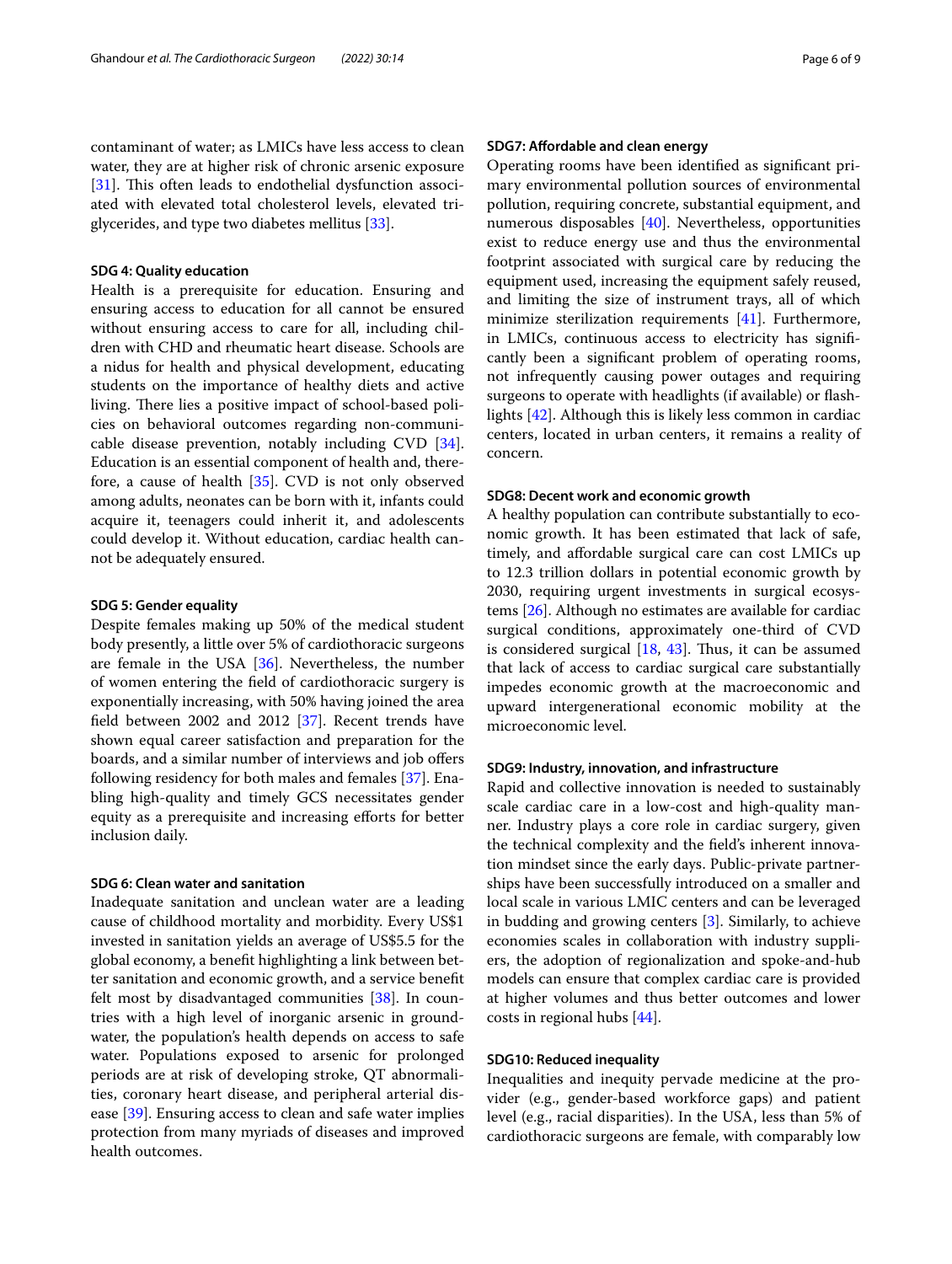projections elsewhere in the world [[36\]](#page-8-25). In LMICs, only a handful of cardiac surgeons are present and most commonly male, creating an imbalanced workforce from the start. Similarly, disparities have been identifed in patient care and outcomes in terms of socioeconomic status, race, gender, and other patient characteristics, which require closer investigation and scrutiny to move towards equitable cardiac surgical care [[27\]](#page-8-16). Providing the best possible care to our patients requires a balanced workforce and active advocacy and policymaking to reduce disparities [\[27](#page-8-16), [45\]](#page-8-34).

#### **SDG11: Sustainable cities and communities**

Tertiary healthcare is often located in major cities and sparsely available in LMICs; thus, access can be signifcantly inhibited, owing to limited public transport and nearly half of the global population living in slums or rural areas. Moreover, crowding in less affluent cities is linked to rheumatic heart disease, endomyocardial fbrosis, and Chagas disease [[46\]](#page-8-35). Furthermore, methods such as bypass circuit diversion from regulated medical waste to municipal solid waste through additional saline rinsing may reduce annual waste by several tonnes and maximize efficiency  $[47]$  $[47]$ . Finally, the lack of air quality shows how alarming associations with squamous cell and small cell carcinoma [[48\]](#page-8-37) and non-malignant cardiac and respiratory disease with over 700,000 deaths attributable to air pollution [[49\]](#page-8-38). In dense cities, air pollution may also increase heart failure prevalence of heart failure, suggesting our current understanding masks the true burden [[50\]](#page-8-39).

#### **SDG12: Responsible consumption and production**

Global material consumption was estimated to be 92 billion tons in 2017 and growing [[51\]](#page-8-40). SDG12 aims to focus on conserving water and food through mindful consumption. LMICs present with surgical discrepancies such as lacking personal protective equipment, including eye protection and sterilizers, found in only 29% and 64% of selected countries, respectively  $[52]$  $[52]$ . This scarcity is mirrored in cardiac surgery, with disposable perfusion cannulas being reused following sterilization [\[53](#page-8-42)]. The sustainability of new centers when delivering such services and adopting such strategies must be considered. Although reducing consumption in cardiothoracic surgery presents challenges, minimizing disposable use should be pursued where feasible.

#### **SDG13: Climate action**

Growing recognition of surgical services' impact on climate change illustrates the need for climate-friendly policies and practices [\[40\]](#page-8-29). Common anesthetic gasses include desfurane and sevofurane, which are known for their cardioprotective qualities [[54\]](#page-8-43). However, these halogenated anesthetics exhibit a signifcant burden on the environment due to their pollutive nature; in the UK, anesthetic gasses contribute to 5% of the National Health Service's carbon footprint [\[55](#page-8-44)]. Although hydrofluorocarbons' usage has declined, their use cannot be discounted in cardiothoracic centers due to medical necessity. With their global warming potential being over 2000 times compared to carbon dioxide, implementing scavenging systems is crucial [\[56](#page-8-45)]. Additionally, the cardiopulmonary bypass' carbon footprint should be addressed, such as considering off-pump procedures, installing LED lights in operating rooms, and being mindful of heating and air-conditioning [\[57\]](#page-8-46).

### **SDG16: Peace and justice strong institutions**

A relationship between exposure to violence and the development of ischemic heart disease and hypertension has been observed, particularly in the long-term [\[58](#page-8-47)]. Furthermore, surgical inequalities disproportionately afect rural and poverty-ridden areas, thus further creating confict [\[59\]](#page-8-48). Consequently, the lack of infrastructure leads to a reduction in specialized tertiary services, such as cardiac surgery, being deployed to the local population, subsequently leading to further surgical disparity in a vicious cycle. By targeting such inequalities while alleviating violence and confict, the provision and delivery of cardiac surgery can be vastly improved.

#### **SDG17: Partnerships to achieve the goals**

There has been no better time to utilize interdisciplinary collaboration to ensure the advancement of nations. Global partnerships facilitate multi-stakeholder partnerships, essential for technology transfer, capacity building, and policy coherence. These partnerships facilitate North-South, South-South, and triangular cooperation. GCS requires capacity-building mechanisms rooted in global partnerships to improve the quality of cardiac surgery globally. Additionally, GCS aims to increase access to essential technology with the potential to improve patient outcomes and decrease the cost associated with cardiac surgery. Combined with the increasing role of telemedicine and databases to track progress, improve quality, and guide surgical decision-making, global partnerships are vital.

## **Discussion**

Traditionally, cardiac surgery has been regarded as the last addition—the cherry on top—of a developing health system, given the complexity and upfront costs of service. Nevertheless, its role in the SDGs is substantial, afecting 15 of the 17 SDGs, notably because of CVD's major burden [[18](#page-8-7)]. Access to GCS is disturbingly diferent: six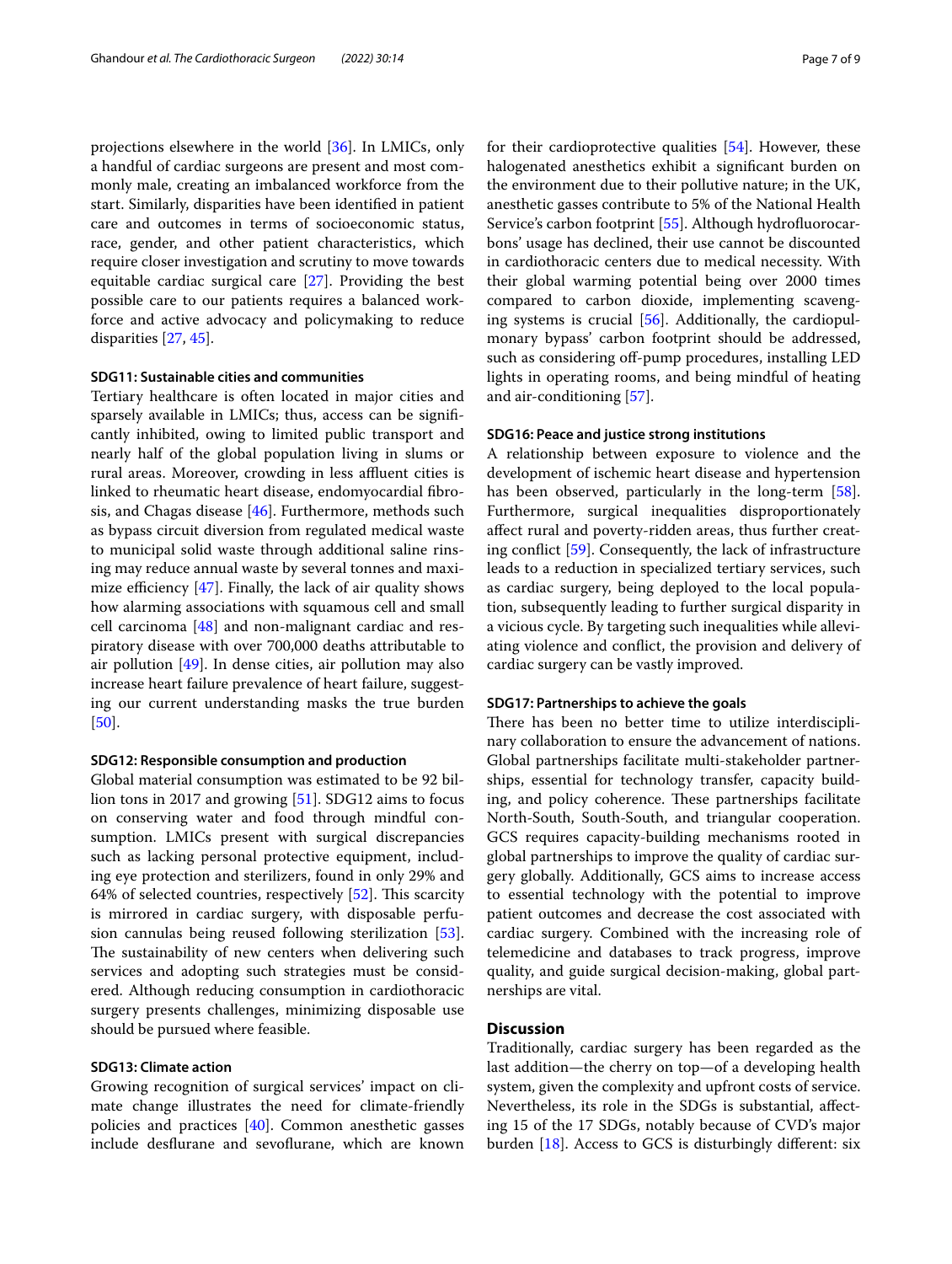billion people are estimated to lack care when needed, representing 93% of the population in LMICs [\[3](#page-7-2)]. Millions of individuals die every year from cardiac surgical conditions, even though they could have been saved should care have been available; the subsequent loss of socioeconomic potential may not be underestimated [\[3](#page-7-2), [15,](#page-8-4) [26\]](#page-8-15).

GCS is a young and budding academic feld, moving from traditional mission trip models to more sustainable health system interventions. This requires an understanding of the socioeconomic and political landscape and calls for a new type of surgeon: the surgeon-advocate [[27\]](#page-8-16). Cardiac surgeons become leaders by nature—leading cardiac teams—but are rarely challenged to step outside their comfort zone, the operating room. Where trauma surgeons advocate for gun restriction, neurosurgeons lobby helmet laws, and generalists advocate for refugee health, cardiac surgeons have traditionally been limited in health policy and health systems change. Further cultivating such an environment, such as the Society of Thoracic Surgeons' Capitol Hill advocacy, will ensure inclusion of these voices when policymakers and funders consider new public and global health priorities.

The Cardiac Surgery Intersociety Alliance is a step in the right direction  $[60]$  $[60]$ . Professional societies ought to be concerned with what goes on within the operating room and on the outside. One the Alliance may become a global voice is needed to unify GCS eforts not only in terms of capacity-building but also in terms of highlevel cardiac surgical advocacy geared towards infuencing national and international policymaking. Amidst the growing movement of National Surgical, Obstetric, and Anesthesia Plans developed by dozens of countries worldwide and catalyzed by local Ministries of Health and the WHO, cardiac surgery receives little mention due to a lack of individual and societal voices at the table [\[4](#page-7-3)]. Failing to do so for the years to come may result in the cardiothoracic community missing the train—an expensive one—as global health interventions fail to address one of the most signifcant burdens worldwide.

# **Conclusions**

The cardiothoracic community plays a pivotal role in the United Nations' Sustainable Development Agenda for 2030. A better understanding of cardiac surgery's role in global health and increased involvement of professional societies in this discourse are necessary to bridge gaps and move towards universal health coverage by 2030.

#### **Abbreviations**

CHD: Congenital heart defect; CVD: Cardiovascular disease; GCS: Global cardiac surgery; LMIC: Low- and middle-income country; PPCM: Peripartum cardiomyopathy; UN: United Nations; SDGs: Sustainable Development Goals; WHO: World Health Organization.

## **Acknowledgements**

Not applicable.

#### **Authors' contributions**

Conception and design: HG, DV; data collection: HG, DV, RR; data analysis: N/A; manuscript writing and proofng: HG, DV, RR and JS. The authors read and approved the fnal manuscript.

#### **Funding**

None.

## **Availability of data and materials**

Data used in this manuscript is publicly available.

#### **Declarations**

**Ethics approval and consent to participate** Not applicable.

#### **Consent for publication**

This manuscript is not being considered elsewhere for publication and the authors consent to publication of this content.

#### **Competing interests**

The authors declare that they have no competing interests.

#### **Author details**

<sup>1</sup> Department of Thoracic & Cardiovascular Surgery, Cleveland Clinic, 9500 Euclid Ave, JJ4-307A, Cleveland, OH, USA. <sup>2</sup>Institute of Health Policy, Management and Evaluation, University of Toronto, Toronto, Ontario, Canada.<sup>3</sup> Division of Cardiac Surgery, University of Toronto, Toronto, Ontario, Canada. <sup>4</sup> Faculty of Medicine, University of Edinburgh, Edinburgh, UK.<sup>5</sup> Division of Cardiovascular Surgery, Department of Surgery, Hospital of the University of Pennsylvania, Philadelphia, USA.

#### Received: 23 January 2022 Accepted: 14 April 2022 Published online: 23 May 2022

#### **References**

- <span id="page-7-0"></span>Vervoort D (2019) Global cardiac surgery: a wake-up call. Eur J Cardiothorac Surg 55(5):1022–1023
- <span id="page-7-1"></span>2. Vervoort D (2019) The Neglected component of cardiovascular care: dispelling the myths. Glob Heart 14(3):281–283
- <span id="page-7-2"></span>3. Vervoort D, Swain JD, Pezzella AT, Kpodonu J (2021) Cardiac surgery in low- and middle-income countries: a state-of-the-art review. Ann Thorac Surg 111(4):1394–1400. <https://doi.org/10.1016/j.athoracsur.2020.05.181>
- <span id="page-7-3"></span>4. Vervoort D (2020) National surgical, obstetric, and anesthesia plans: bridging the cardiac surgery gap. Thorac Cardiovasc Surg 1. [https://doi.](https://doi.org/10.1055/s-0039-1700969) [org/10.1055/s-0039-1700969](https://doi.org/10.1055/s-0039-1700969) Published online March
- <span id="page-7-4"></span>5. Vervoort D, Parikh UM, Raj A, Swain JD (2020) Global cardiovascular care: an overview of high-level political commitment. Asian Cardiovasc Thorac Ann 28(5):258-265.<https://doi.org/10.1177/0218492320930844>
- <span id="page-7-5"></span>6. Shrime MG, Dare A, Alkire BC, Meara JG (2016) A global countrylevel comparison of the fnancial burden of surgery. Br J Surg 103(11):1453–1461
- <span id="page-7-6"></span>7. The State of Food Security and Nutrition in the World 2020. [https://doi.](https://doi.org/10.4060/CA9692EN) [org/10.4060/CA9692EN](https://doi.org/10.4060/CA9692EN)
- <span id="page-7-7"></span>8. Castillo DC, Ramsey NL, Yu SS, Ricks M, Courville AB, Sumner AE (2012) Inconsistent Access to food and cardiometabolic disease: the efect of food insecurity. Curr Cardiovasc Risk Rep 6(3):245–250
- <span id="page-7-8"></span>9. Webb JG, Kiess MC, Chan-Yan CC (1986) Malnutrition and the heart. CMAJ. 135(7):753–758
- <span id="page-7-9"></span>10. Isogai T, Kamiya CA (2019) Worldwide incidence of peripartum cardiomyopathy and overall maternal mortality. Int Heart J 60(3):503–511